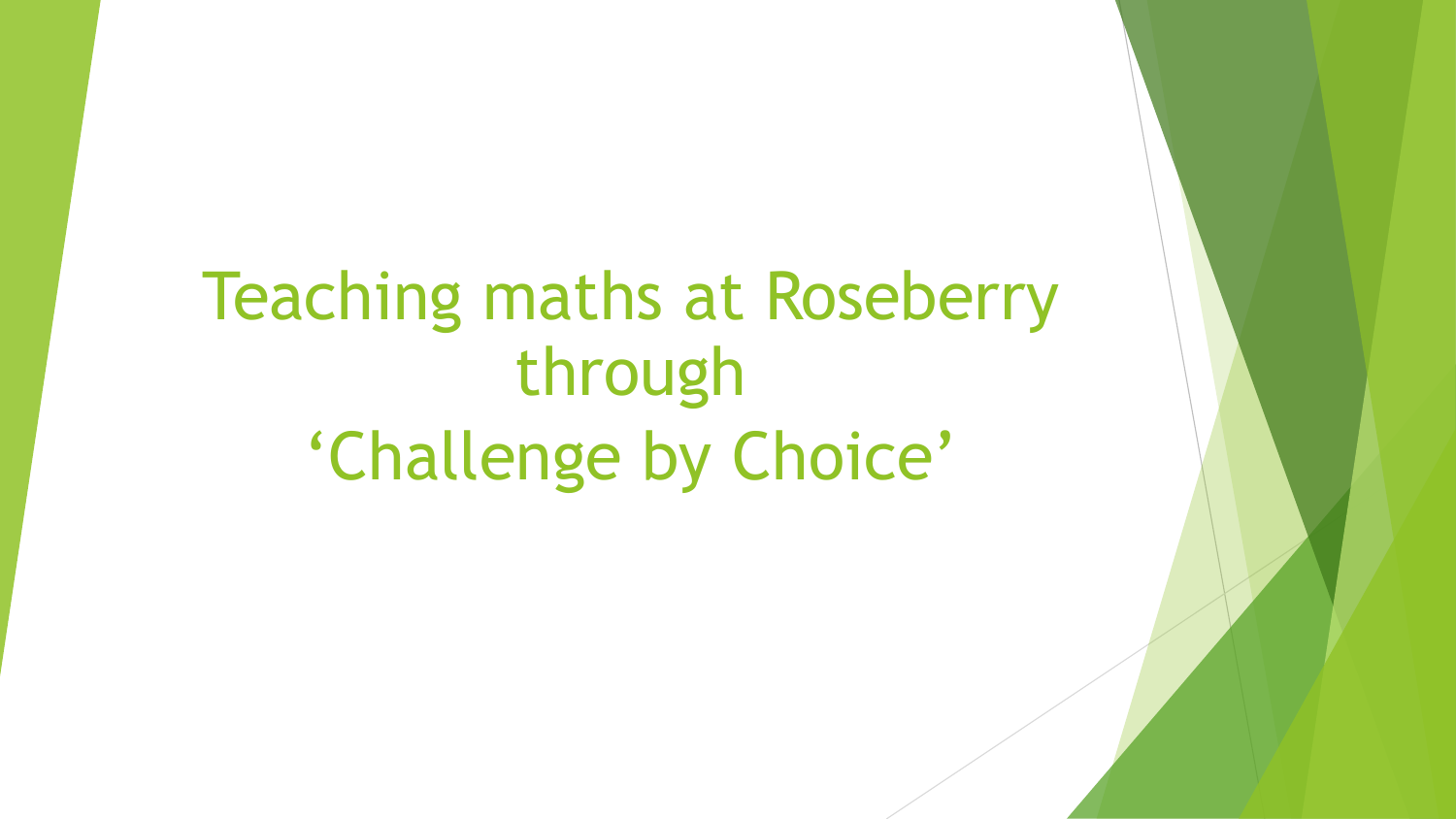### Current thinking about differentiation and challenge

- ➢ OFSTED Where teaching is Good or Outstanding…
- ➢ Teachers and other staff have consistently high expectations of what each pupil can achieve, including disadvantaged pupils and the most able
- Assessment information is used to plan appropriate teaching and learning strategies, including to identify pupils who are falling behind in their learning or who need additional support
- $\triangleright$  Work in all year groups is demanding enough for all pupils
- ➢ Pupils' knowledge, understanding and skills develop and improve over time
- There is an appropriate level of challenge and pupils have to grapple appropriately with content, not necessarily 'getting it right' first time, which could be evidence that the work is too easy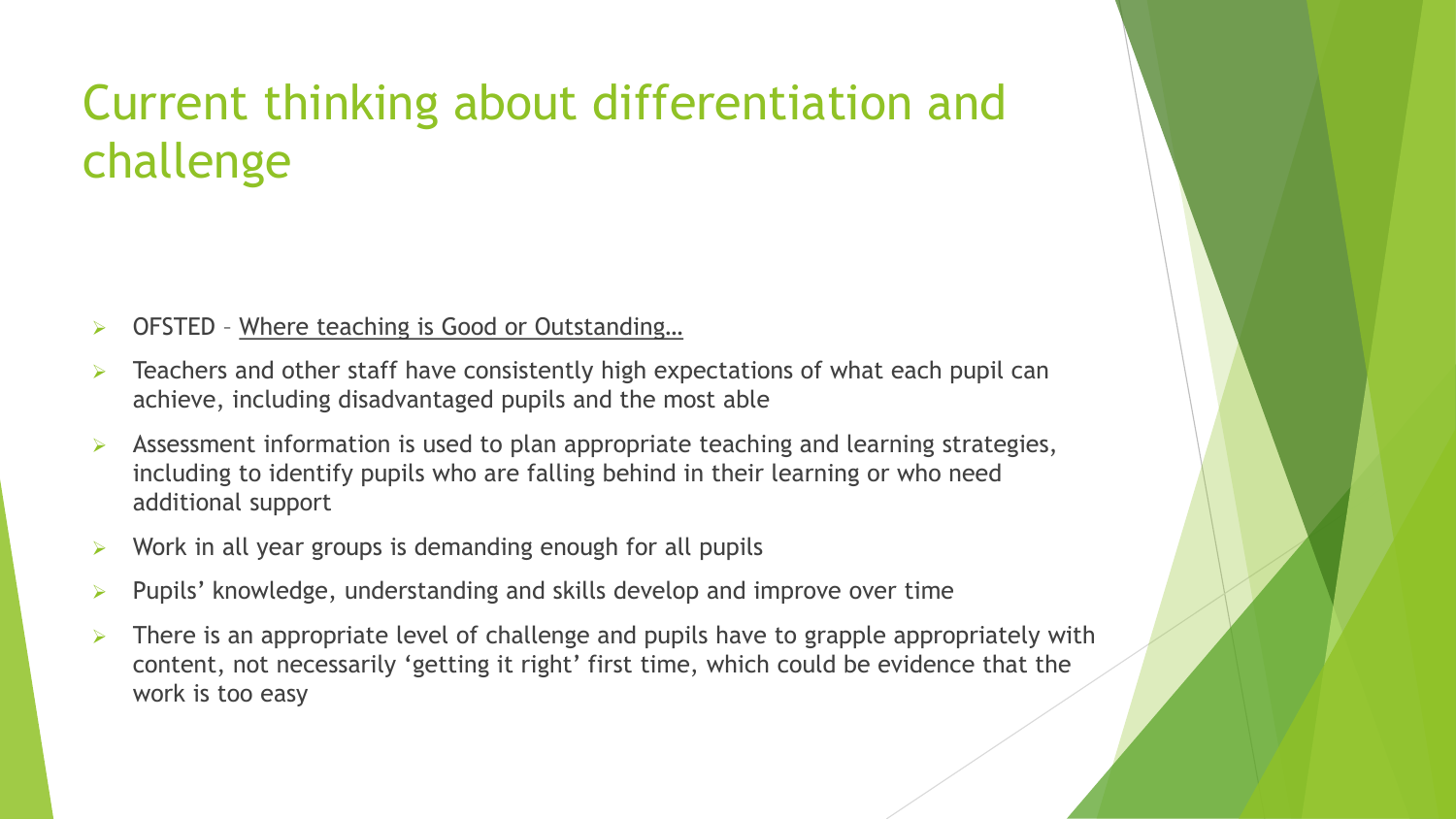## Mathematics National Curriculum

- The expectation is that the majority of pupils will move through the programmes of study at broadly the same pace.
- Pupils who grasp concepts rapidly should be challenged through being offered rich and sophisticated problems before any acceleration through new content. Those who are not sufficiently fluent with earlier material should consolidate their understanding, including through additional practice, before moving on'

The 3 aims of the Maths Curriculum are that all learners should:

 Become fluent in the fundamentals of maths through varied and frequent practise with increasingly complex problems over time, so that pupils develop conceptual understanding

Be able to reason mathematically

Be able to solve problems

 $\blacktriangleright$ 

 $\blacktriangleright$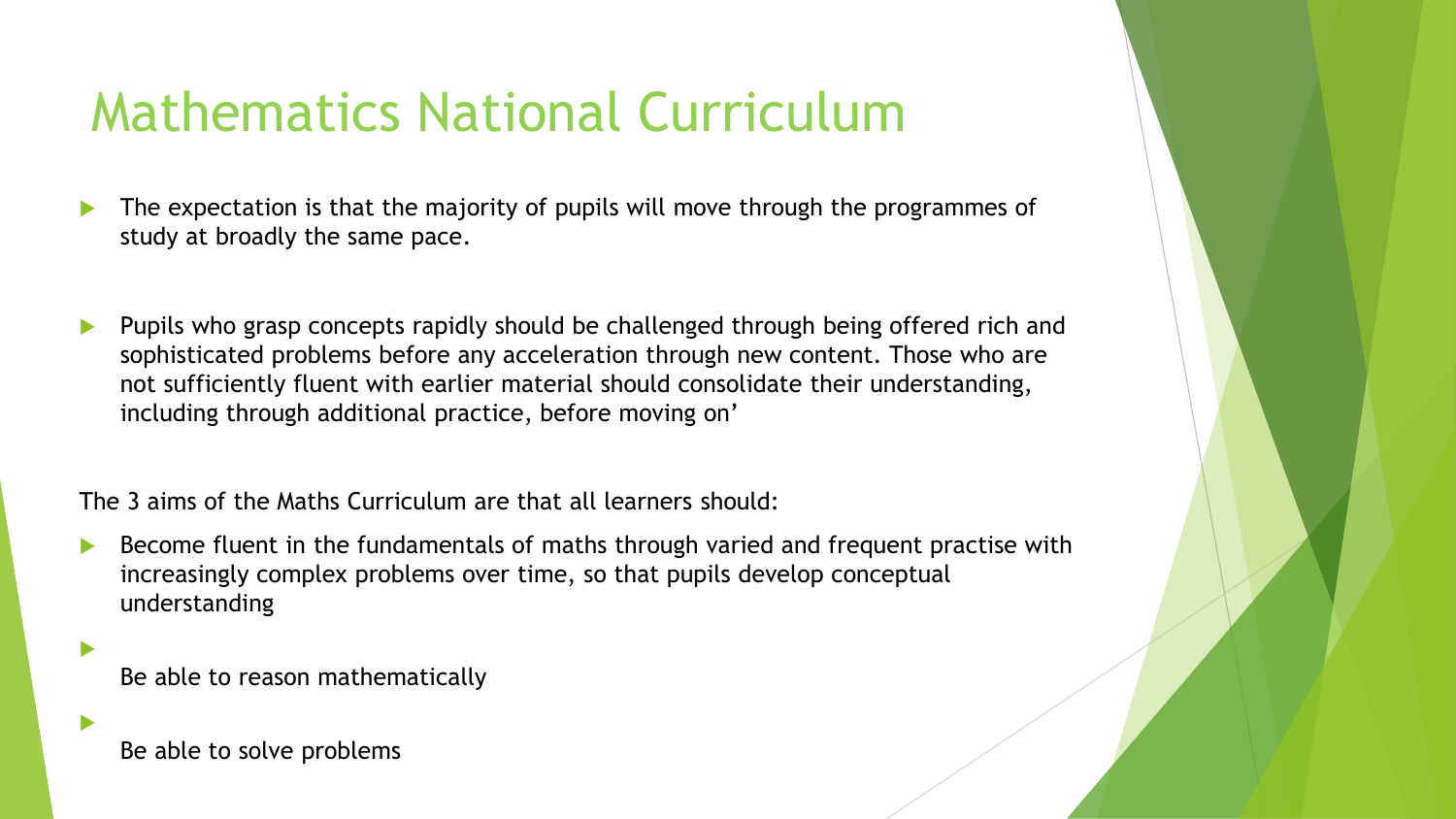## Research on Mastery

- ➢ Teachers reinforce an expectation that all pupils are capable of achieving high standards in mathematics.
- The large majority of pupils progress through the curriculum content at the same pace. Differentiation is achieved by emphasising deep knowledge and through individual support and intervention.
- ➢ Teaching is underpinned by methodical curriculum design and supported by carefully crafted lessons and resources to foster deep conceptual and procedural knowledge.
- ➢ Practice and consolidation play a central role. Carefully designed variation within this builds fluency and understanding of underlying mathematical concepts in tandem.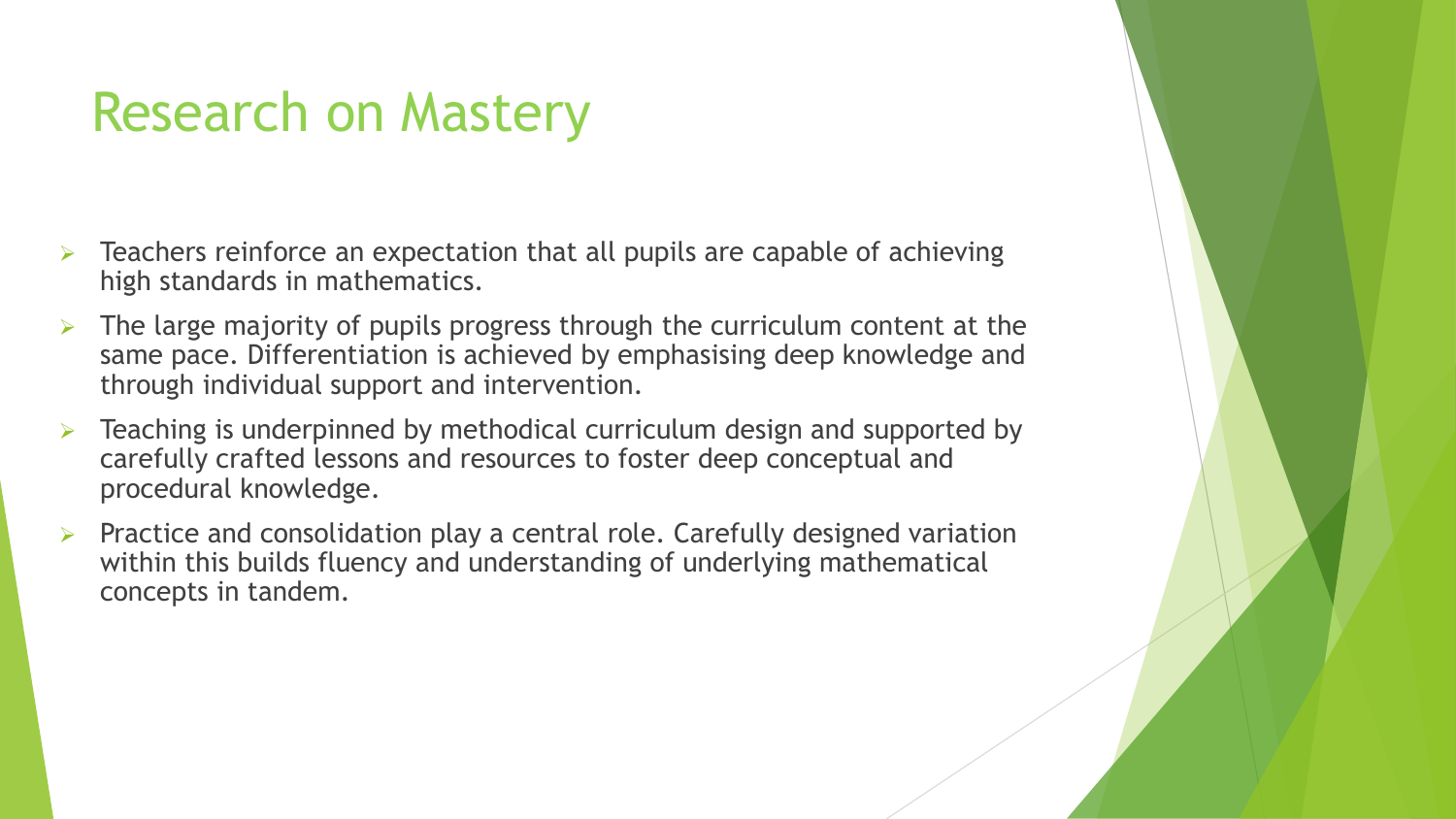## What does Challenge By Choice in maths look like?

- Children have the opportunity to choose a task suitable for their level of understanding on that day (Challenge 1, 2, 3 and then a Chilli Challenge)
- Challenge 1 involves skills taught within the lesson, but should (where appropriate) try to include a reasoning/problem solving question towards the end
- Challenge 2 involves skills taught within the lesson, presented in different ways (variation) with reasoning and problem solving questions towards the end
- Challenge 3 can involve a few skill based questions, but the majority of their challenges should be reasoning/problem solving/mastery questions, as they have shown to be able to master the skill within the input.
- Chilli challenge is a mastery based question(s).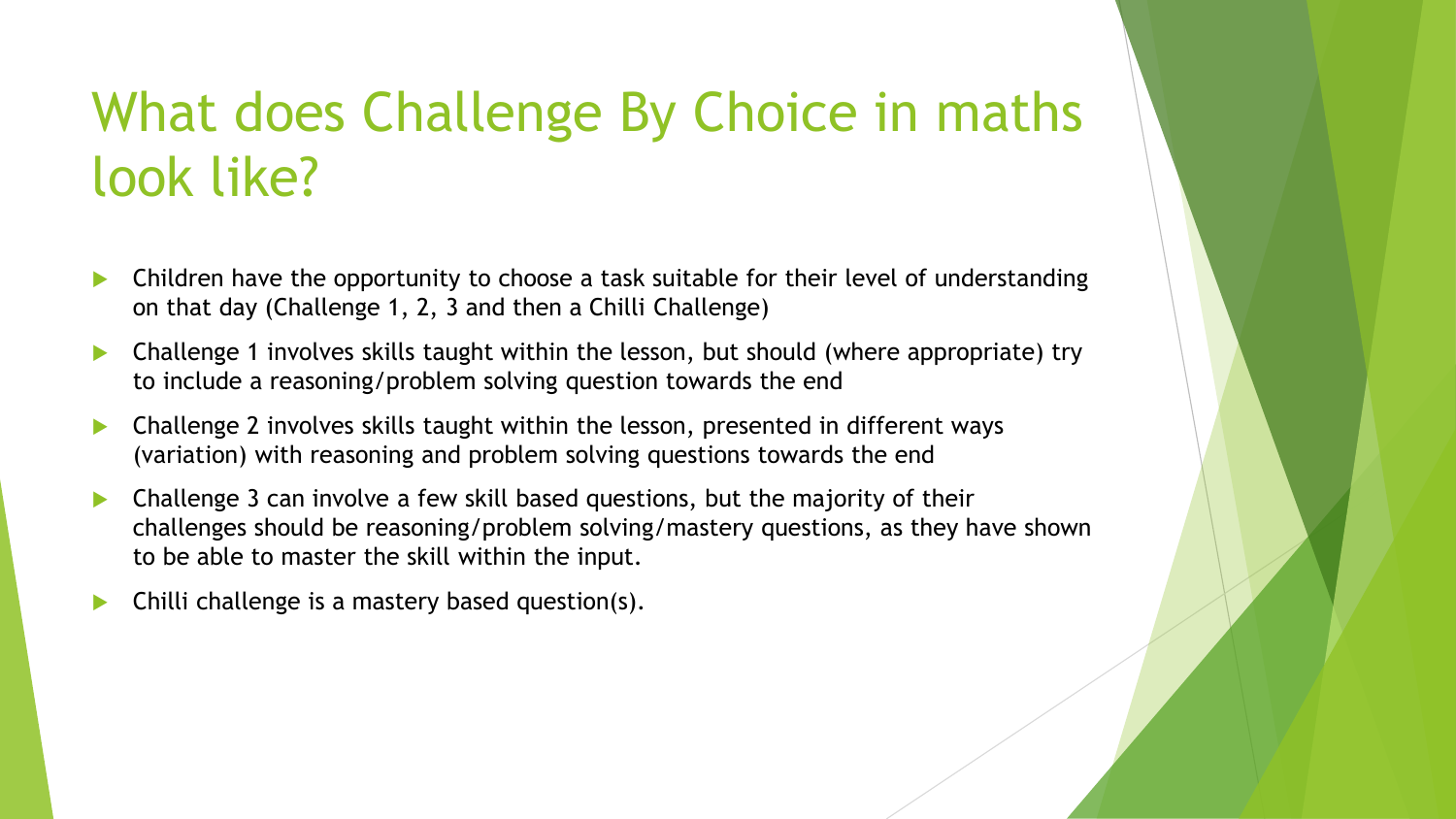# How does it work?

- It works because it removes a barrier that stops children being able to achieve things based on teachers' preconceptions of what they could achieve
- $\blacktriangleright$  The children have ownership of their learning there is a different task design for children of all abilities, even though they are working on the same objective.
- It means children (after training) select the correct challenge throughout the lesson
- Reasoning and problem solving are included throughout, and this allows children to go deeper whilst also becoming fluent if they need more practise in a given area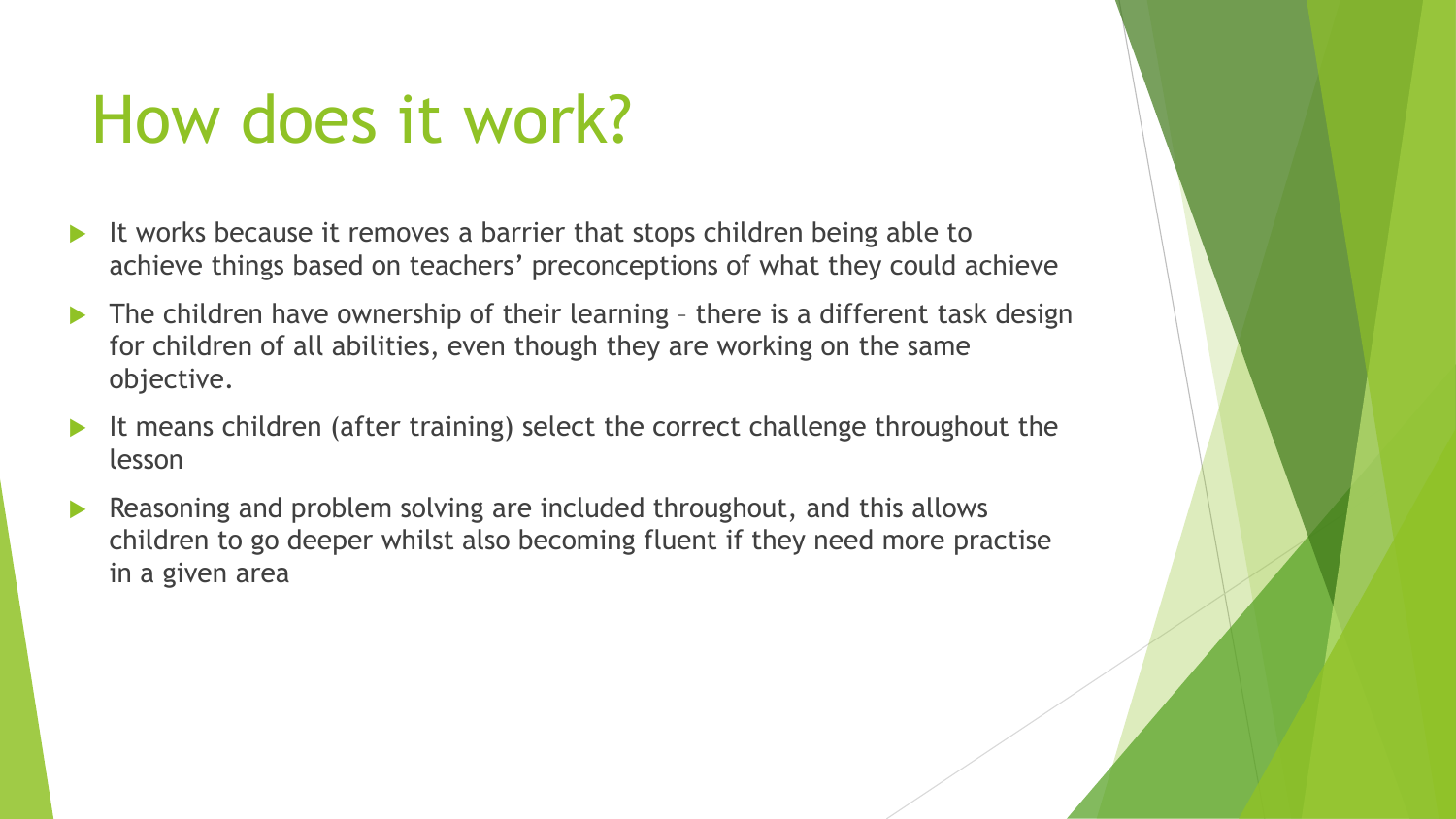### Year 4/5 example...

#### Challenge 1

Estimate the answers to these questions by rounding to the nearest 10, and then check your answers using the inverse operation.

Record your working out in your books.

 $1) 43 + 36$  $2)81 + 62$  $3)155 + 29$ 

Estimate the answers to these questions by rounding to the nearest 100, and then check your answers using the inverse operation. Record upuc working out in your books.

 $4)567 + 321$  $535675 + 4567$  $6)7643 + 6543$ 

Estimate the answers to these questions by rounding to the nearest 1000, and then check your answers using the inverse operation.

Record your working out in your books.

 $7) 4987 + 2897$ 

 $8)$  4789 + 3281

 $9)$  7892 + 2341

#### Challenge 2

1. Estimate the answer to this question by rounding to the nearest 10, 100 and 1000 and then check your answers using the inverse operation.

#### $2543 + 3236$

| Nearest 10 | Inverse operation | Nearest 100 | Inverse<br>operation | Nearest 1000 | Inverse<br>operation |
|------------|-------------------|-------------|----------------------|--------------|----------------------|
|            |                   |             |                      |              |                      |
|            |                   |             |                      |              |                      |
|            |                   |             |                      |              |                      |

2. Match the calculation below with a good estimate (draw lines in coloured pencil).

| Calculation   | Estimate      |
|---------------|---------------|
| $5430 + 2865$ | $3000 + 5000$ |
| $567 + 123$   | $5000 + 5000$ |
| $7988 + 4982$ | $1200 + 5000$ |
| $5123 + 4898$ | $1700 + 150$  |
| $1203 + 4999$ | $5400 + 2900$ |
| $702 + 162$   | $550 + 100$   |

3. Decide whether to round to the nearest 10, 100 or 1000 and estimate the answers. Show your working out in your book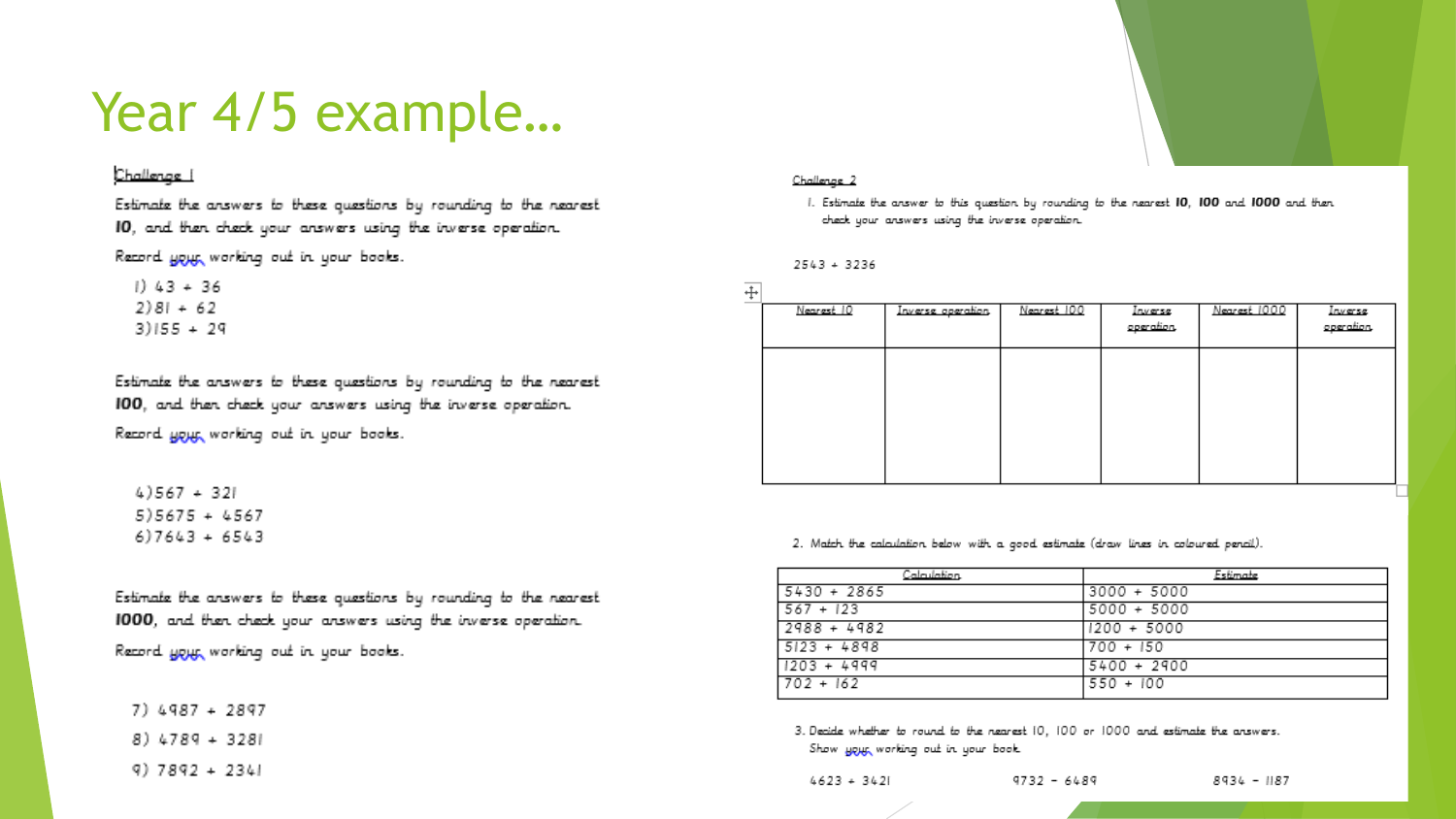#### Challenge 3

Decide whether to round to the nearest 10, 100 or 1,000 and estimate the answers.

 $4,623 + 3,421$ 

 $9,732 - 6,489$  $8,934 - 1,187$ 

61 Record your working out to this question in your books (gang it question 1).

| The estimated answer to a calculation is |  |
|------------------------------------------|--|
| 3,400                                    |  |
| The numbers in the calculation were      |  |
| rounded to the nearest 100 to find an    |  |
| estimate.                                |  |
| What could the numbers be in the         |  |
| original calculation?                    |  |
|                                          |  |
|                                          |  |
|                                          |  |

Use the number cards and  $+$  or  $-$  to make three calculations with an estimated answer of 2,500

| ---- |                      |
|------|----------------------|
| 002  | <b>STATE COMPANY</b> |
|      | ч                    |

|  |  |  |  |  |  |  |  | ______________________   |  |  |
|--|--|--|--|--|--|--|--|--------------------------|--|--|
|  |  |  |  |  |  |  |  |                          |  |  |
|  |  |  |  |  |  |  |  |                          |  |  |
|  |  |  |  |  |  |  |  |                          |  |  |
|  |  |  |  |  |  |  |  |                          |  |  |
|  |  |  |  |  |  |  |  | ______________________   |  |  |
|  |  |  |  |  |  |  |  |                          |  |  |
|  |  |  |  |  |  |  |  | _______________________  |  |  |
|  |  |  |  |  |  |  |  |                          |  |  |
|  |  |  |  |  |  |  |  | ________________________ |  |  |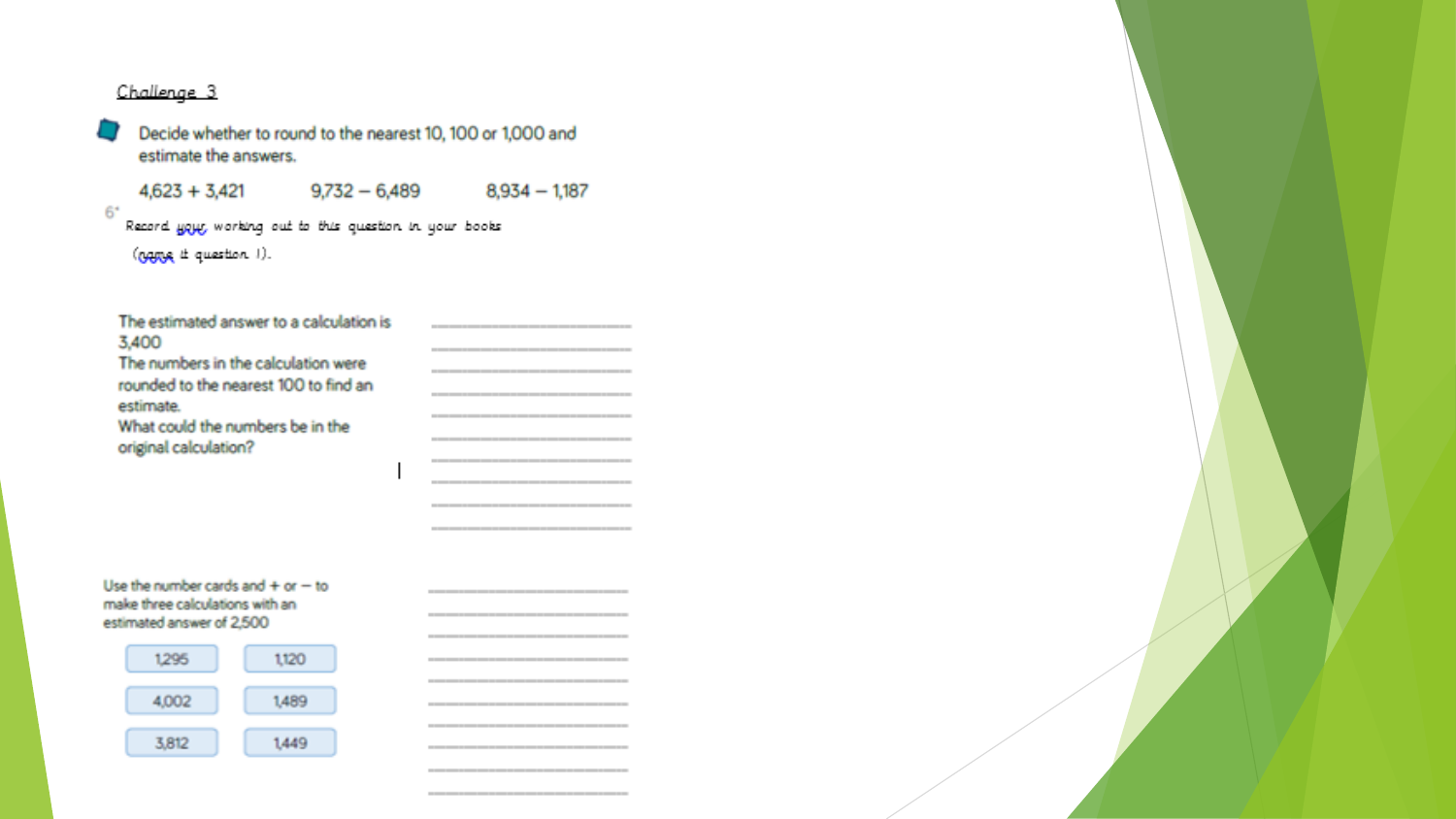### What happens in EYFS?

- EYFS start the year by focusing on a number. They revolve all the early teaching and learning around this so if they are looking at 5, they will also look at pentagons, 5p, 5 o'clock, etc. In doing this, the children get a deep understanding of the abstract concept of 5 and they are able to use high level language exceptionally well.
- They also look at what is NOT that number. It is working really well because concepts such as time, money and shape are all taught within the number they connect to and is making the learning 'stick'.